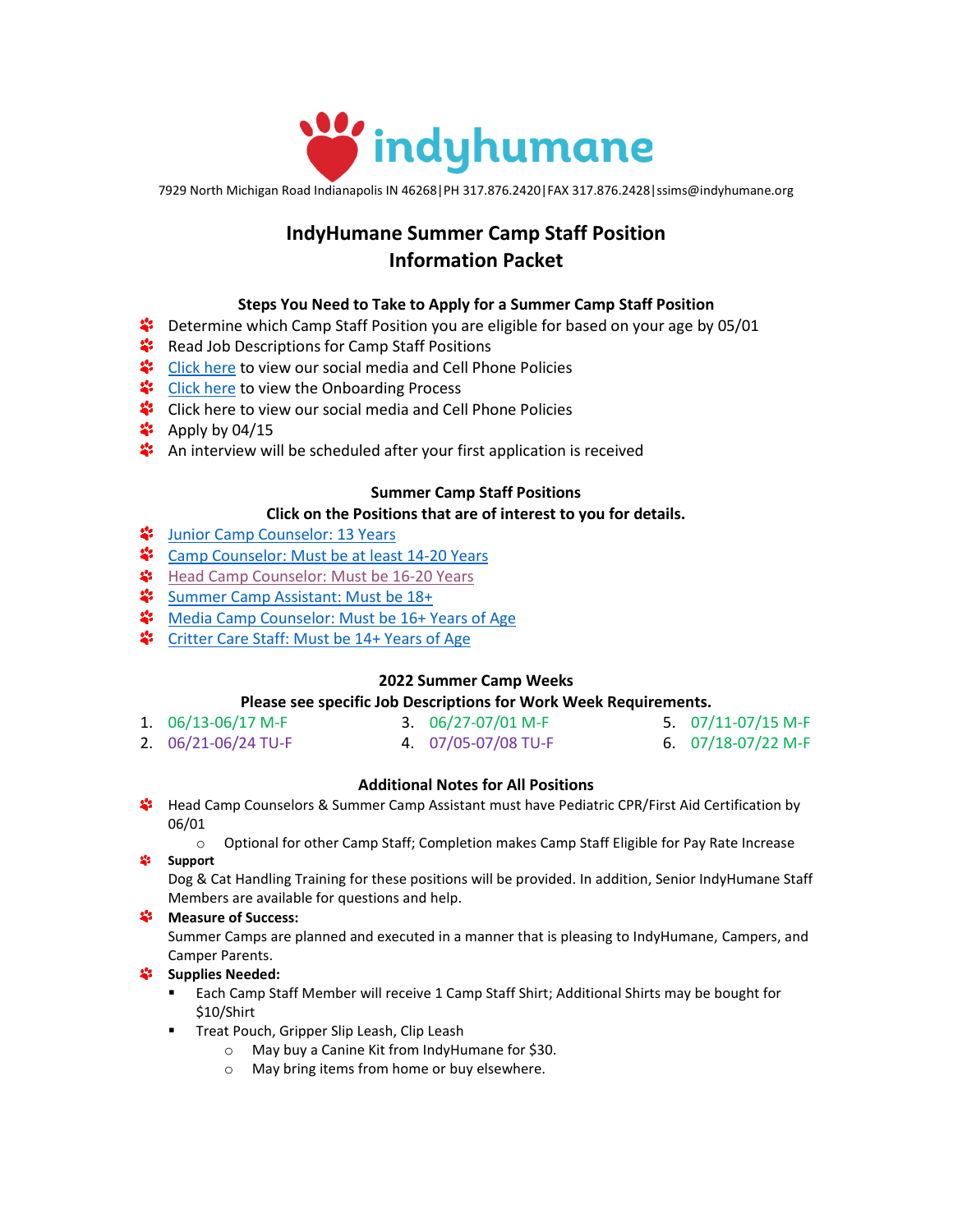#### **Social Media and Cell Phone Policies**

In general, we view social networking sites, personal Web sites, and blogs/vlogs positively and respect the right of Camp Staff to use them as a medium of self-expression. However, we share the concerns of many families, schools, and camps about the dangers associated with people's use of social networking Web sites. Therefore, it is our feeling that if a Camp Counselor chooses to identify themselves as a Camp Staff Member for IndyHumane on such Internet venues, some readers of such Web sites or blogs may view the Camp Counselor as a representative or spokesperson of the camp. Due to this possibility, our camp requires, as a condition of continued participation in the camp, that Camp Staff and Campers observe the following guidelines when referring to the camp, its programs or activities, its campers, and/or employees, in a blog or on a Web site.

- Camp Staff and Campers should be respectful in all communications and blogs/vlogs related to or referencing the camp, its employees, and other campers.
- Camp Staff and Campers should not use social networking sites, blogs/vlogs, or personal Web sites to disparage the camp, Campers, or Staff of the camp.
- \*\* Camp Staff and Campers should not use social networking sites, blogs/vlogs, or personal Web sites to harass, bully, or intimidate other Camp Staff or Campers. Behaviors that constitute harassment and bullying include, but are not limited to, comments that are derogatory with respect to race, religion, gender, sexual orientation, color, or disability; sexually suggestive, humiliating, or demeaning comments; and threats to stalk, haze, or physically injure another person.
- **\*\*** We discourage Camp Staff from having contact with Campers outside of camp and from sharing information through social networking sites, blogs/vlogs, or personal Web sites, since we cannot supervise it.

<span id="page-1-0"></span>Cell Phones should only be used to take photos of Campers and Camp Staff during their camp activities. We provide each Camp Counselor with a Walkie-Talkie they may use to communicate with other Camp Staff Members. Texting, personal phone calls, and social media browsing should be reserved for breaks and lunches. This policy is in place to ensure proper attention is paid to the Campers and Animals.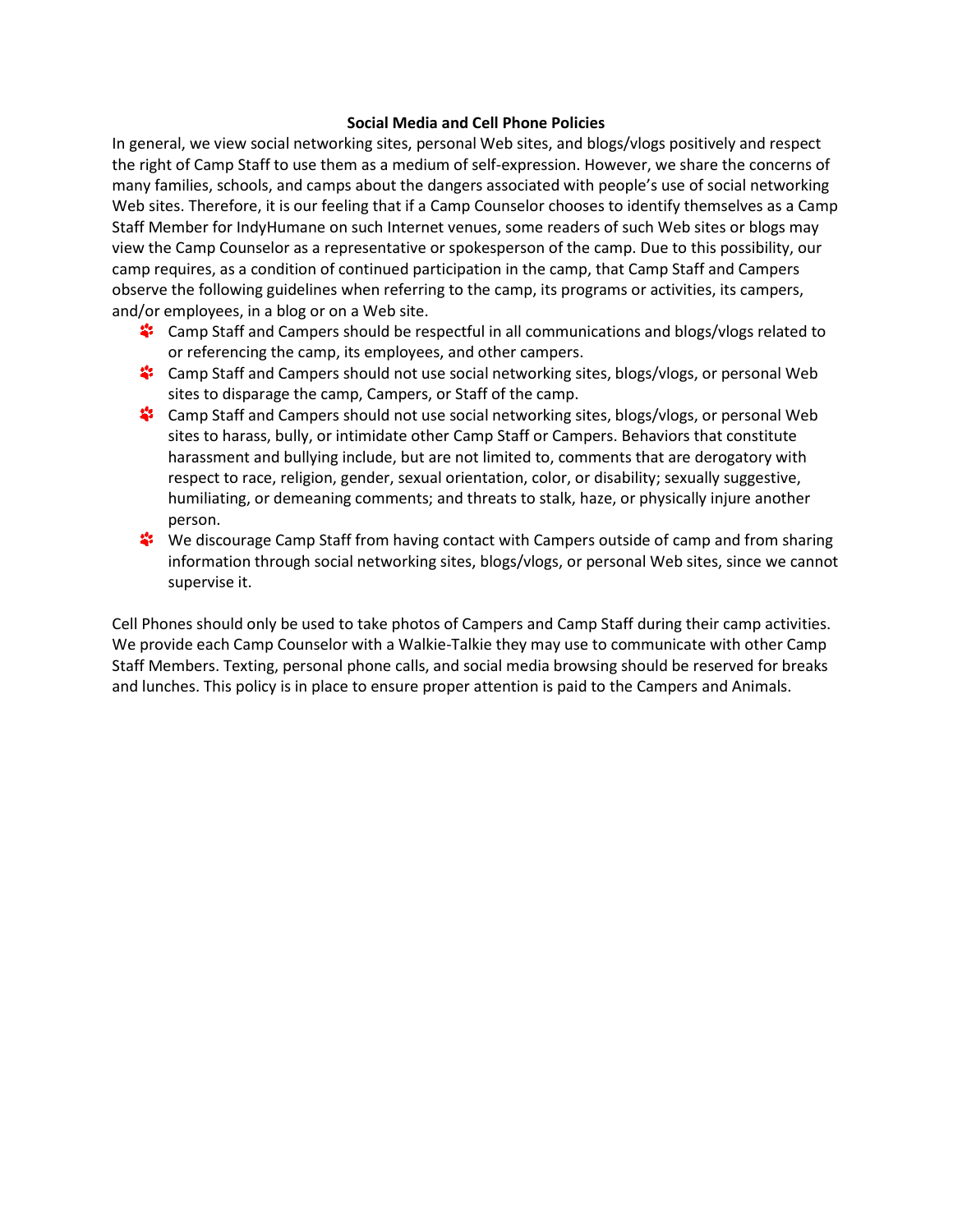## **IndyHumane Junior Camp Counselor Job Description**

## **Brief Job Description:**

Junior Camp Counselors are responsible for assisting with daily camp tasks. Junior Counselors assist with leading Campers through their daily activities and are responsible for set up and clean up each day in every area where Campers spend time.

## **Time Requirement:**

- **\*** Training Steps/Meetings: April, May, and June
- Summer Camp Packet Pick-Up: Saturday 06/04/2022 from 10am-1pm
	- $\circ$  Staff arrives at 9am for set-up and will be dismissed after break-down ( $\sim$ 1:30pm-2pm)
- \*\* Camp Clean-Up: Saturday 07/23/2022 from 10am-1pm
	- $\circ$  Day includes camp break-down, staff recognition and appreciation, and lunch
- Summer Camp Schedule Options:
	- o Must be available to work at least 4 Full Camp Weeks from 9:30am-5pm each Camp Day
	- o Each Camp Day includes a 30-Minute Lunch Break

#### **Qualifications:**

- $\ddot{\ddot{\bullet}}$  Must be 13 years of age by 04/01
- **W** Must complete training successfully
- \*\* Must commit to attending each day of every summer camp session assigned
- **\*** Must be able to interact positively with Patrons, Staff (Paid & Volunteer), Campers, Camper Parents, and Animals
- **\*** Must be able to multi-task
- Patience **\*** Dependability
- **\*** Must have great leadership skills
- **\*** Pleasant manner

#### **Responsibilities:**

- \*\* Provide support to Camp Staff with daily tasks
- Supervise Campers for breaks & daily activities
- **S** Fill-In for Camp Staff absences
- Keep Camp Areas clean and organized (Set-up and Break-down of activities)
- Ensure rules are being followed and activities are completed well and on a timely basis
- \*\* Evening Critter Care: Feeding and Spot Cleaning

#### **Stipend:**

Junior Counselors are too young to add to our Seasonal Employee Roster, so their time with us will be categorized as 'volunteering' and they will receive a bi-weekly Stipend based on commitment, attendance, attitude, and performance

#### **Note to Parents/Legal Guardians of Applicants:**

<span id="page-2-0"></span>Being an IndyHumane Camp Counselor is a terrific opportunity for those ready for the responsibility of having a job. IndyHumane's Camp Staff Members are responsible for ensuring the safety of Campers and Animals. Camp Counselors need to be able to complete training, understand and retain all information pertaining to their job, and display a maturity level that confirms they can handle the responsibilities of being a Camp Counselor. For this reason, the decision to apply needs to be one made by the applicant and communications regarding the position need to come from the person seeking employment/employed by IndyHumane – just as it would be required in any other workplace. Each Applicant must provide their own phone number and email address. This contact information may not belong to a parent/legal guardian. HR matters (examples: pay, schedules, attendance, & disciplinary action) regarding the IndyHumane Employee will only be discussed with the IndyHumane Employee.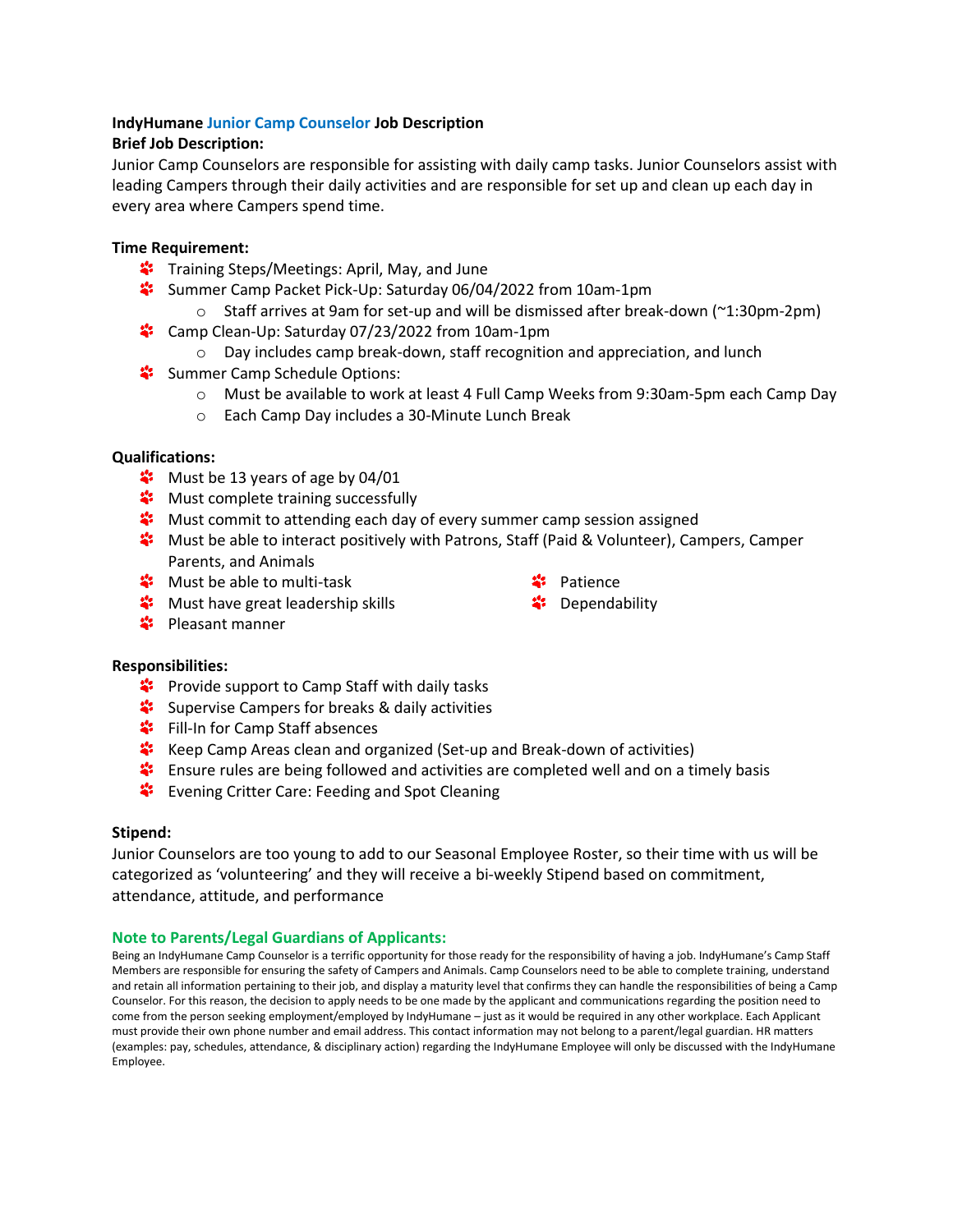## **IndyHumane Summer Camp Counselor Job Description**

## **Brief Job Description:**

Camp Counselors are responsible for working with the Camp Leadership to ensure proper planning and execution of IndyHumane Summer Camps. Camp Counselors lead Campers through their daily activities and are responsible for set up and clean up each day in every area where Campers spend time.

## **Time Requirement:**

- **\*** Training Steps/Meetings: April, May, and June
- Summer Camp Packet Pick-Up: Saturday 06/04/2022 from 10am-1pm
	- $\circ$  Staff arrives at 9am for set-up and will be dismissed after break-down ( $\sim$ 1:30pm-2pm)
- \*\* Camp Clean-Up: Saturday 07/23/2022 from 10am-1pm
	- $\circ$  Day includes camp break-down, staff recognition and appreciation, and lunch
- Summer Camp Schedule Options:
	- o Must be available to work at least 5 Full Camp Weeks from 9:30am-5pm Each Camp Day
	- o Each Camp Day includes a 30-Minute Lunch Break

## **Qualifications:**

- **W** Must be at least 14+ years of age by 04/01
- **\*** Must complete training successfully
- **\*** Must commit to attending each day of every summer camp schedule
- Must be able to interact positively with Patrons, Staff (Paid & Volunteer), Campers, Camper Parents, and Animals.
- **W** Must be able to multi-task

Patience

Dependability

- **Waship Share and Shares** Must have great leadership skills
- $\frac{4}{3}$  Pleasant manner

## **Responsibilities:**

- Supervise Campers during their scheduled activities
- **Assist with planning and organizing of daily activities**
- Ensure rules are being followed
- \*\* Ensure activities are completed well and on a timely basis.
- **Keep Camp Areas clean and organized**
- Spot clean kennels, play yards, and walking trails

## **Pay:**

Camp Staff Members are Seasonal Employees with IndyHumane. As employees who will work with Youth, they will be required to complete a Background Check and a Drug Screen. They will be required to sign in and out each day (on time). Starting Pay = \$7.50/Hour (Pay is affected by experience, # of Summer Camp Weeks committed, attitude, meeting/training attendance, and performance)

## **Note to Parents/Legal Guardians of Applicants:**

<span id="page-3-0"></span>Being an IndyHumane Camp Counselor is a terrific opportunity for those ready for the responsibility of having a job. IndyHumane's Camp Staff Members are responsible for ensuring the safety of Campers and Animals. Camp Counselors need to be able to complete training, understand and retain all information pertaining to their job, and display a maturity level that confirms they can handle the responsibilities of being a Camp Counselor. For this reason, the decision to apply needs to be one made by the applicant and communications regarding the position need to come from the person seeking employment/employed by IndyHumane – just as it would be required in any other workplace. Each Applicant must provide their own phone number and email address. This contact information may not belong to a parent/legal guardian. HR matters (examples: pay, schedules, attendance, & disciplinary action) regarding the IndyHumane Employee will only be discussed with the IndyHumane Employee.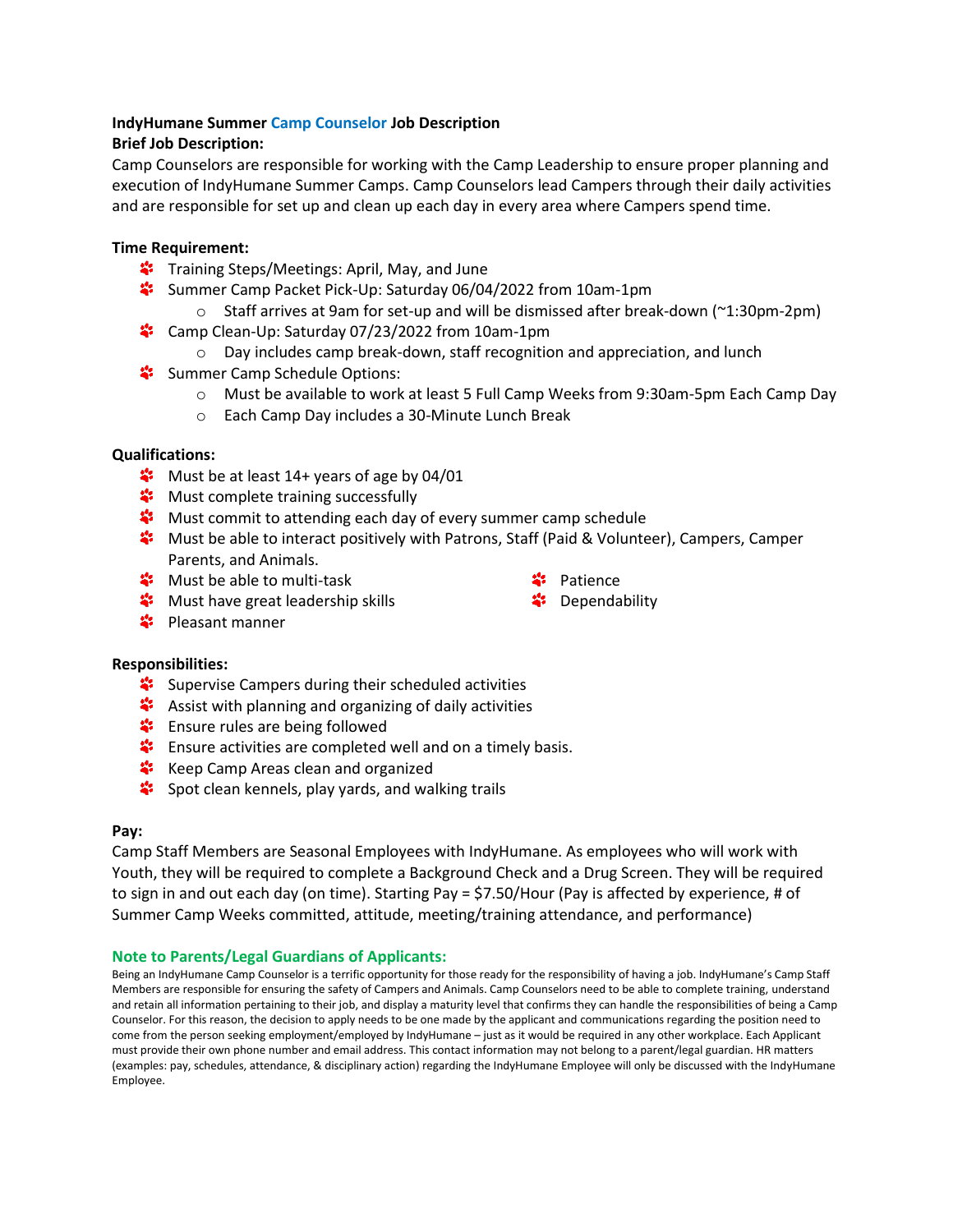#### **IndyHumane Head Camp Counselor Job Description**

#### **Brief Job Description:**

Head Camp Counselors are responsible for working with the Volunteer Programs Staff to ensure proper planning and execution of IndyHumane Summer Camps. Head Camp Counselors assist with creating Camp Staff/Camper Schedules and activities.

## **Time Requirement:**

- **\*** Training Steps/Meetings: April, May, and June
- Summer Camp Packet Pick-Up: Saturday 06/04/2022 from 10am-1pm
	- $\circ$  Staff arrives at 9am for set-up and will be dismissed after break-down (~1:30pm-2pm)
- Critter Set-Up: Monday 06/06/2022 from 12pm-4pm
- Camp Clean-Up: Saturday 07/23/2022 from 10am-1pm
	- $\circ$  Day includes camp break-down, staff recognition and appreciation, and lunch
- \* Camp Wrap-Up: Monday 07/25/2022 from 10am-2pm
- **\*** Pre-Camp Schedule
	- o 8 Hours per Week during the Months of April & May
		- Specific Dates and Times will be coordinated after hiring
- **Summer Camp Schedule Options:** 
	- o Must work the 6 Summer Camp Weeks.
		- Shift Options
			- 7:45am-4:45pm Each Camp Day
			- 8:45am-5:45pm Each Camp Day
	- o Each Day includes a 60-Minute Lunch Break

#### **Qualifications:**

- $\ddot{\ddot{\bullet}}$  Must be at least 16+ years by 04/01
- **\*** Must complete training successfully
- **W** Must commit to attending each day of every summer camp schedule
- Must be able to interact positively with Patrons, Staff (Paid & Volunteer), Campers, Camper Parents, and Animals.
- **\*** Must be able to multi-task
- **\*** Must have great leadership skills
- Patience
- **\*** Dependability

#### \* Pleasant manner **Responsibilities:**

- Support the Volunteer Programs Staff with daily supervision of Camp Staff & Campers during their scheduled activities
- Assist with planning and organizing daily schedules and placements for Camp Staff
- Assist with planning and organizing of daily schedules and activities for Campers
- Assist with planning and organizing of end of the summer gathering
- Ensure rules are being followed and activities are completed well and on a timely basis
- Ensure Camp Staff are completing tasks appropriately and on a timely basis
- Supervise Extended Care & Drop-Off/Pick-Up
- Address concerns with Camp Staff and Campers in an appropriate & timely manner

**Pay:** Camp Staff Members are Seasonal Employees with IndyHumane. As employees who will work with Youth, they will be required to complete a Background Check and Drug Screen. They will be required to sign in and out each day (on time). Starting Pay = \$8/Hour (Pay is affected by experience, # of Summer Camp Weeks committed, attitude, meeting/training attendance, and performance)

#### **Note to Parents/Legal Guardians of Applicants:**

Being an IndyHumane Camp Counselor is a terrific opportunity for those ready for the responsibility of having a job. IndyHumane's Camp Staff Members are responsible for ensuring the safety of Campers and Animals. Camp Counselors need to be able to complete training, understand and retain all information pertaining to their job, and display a maturity level that confirms they can handle the responsibilities of being a Camp Counselor. For this reason, the decision to apply needs to be one made by the applicant and communications regarding the position need to come from the person seeking employment/employed by IndyHumane – just as it would be required in any other workplace. Each Applicant must provide their own phone number and email address. This contact information should not belong to a parent/legal guardian. HR matters (examples: pay, schedules, attendance, & disciplinary action) regarding the IndyHumane Employee will only be discussed with the IndyHumane Employee.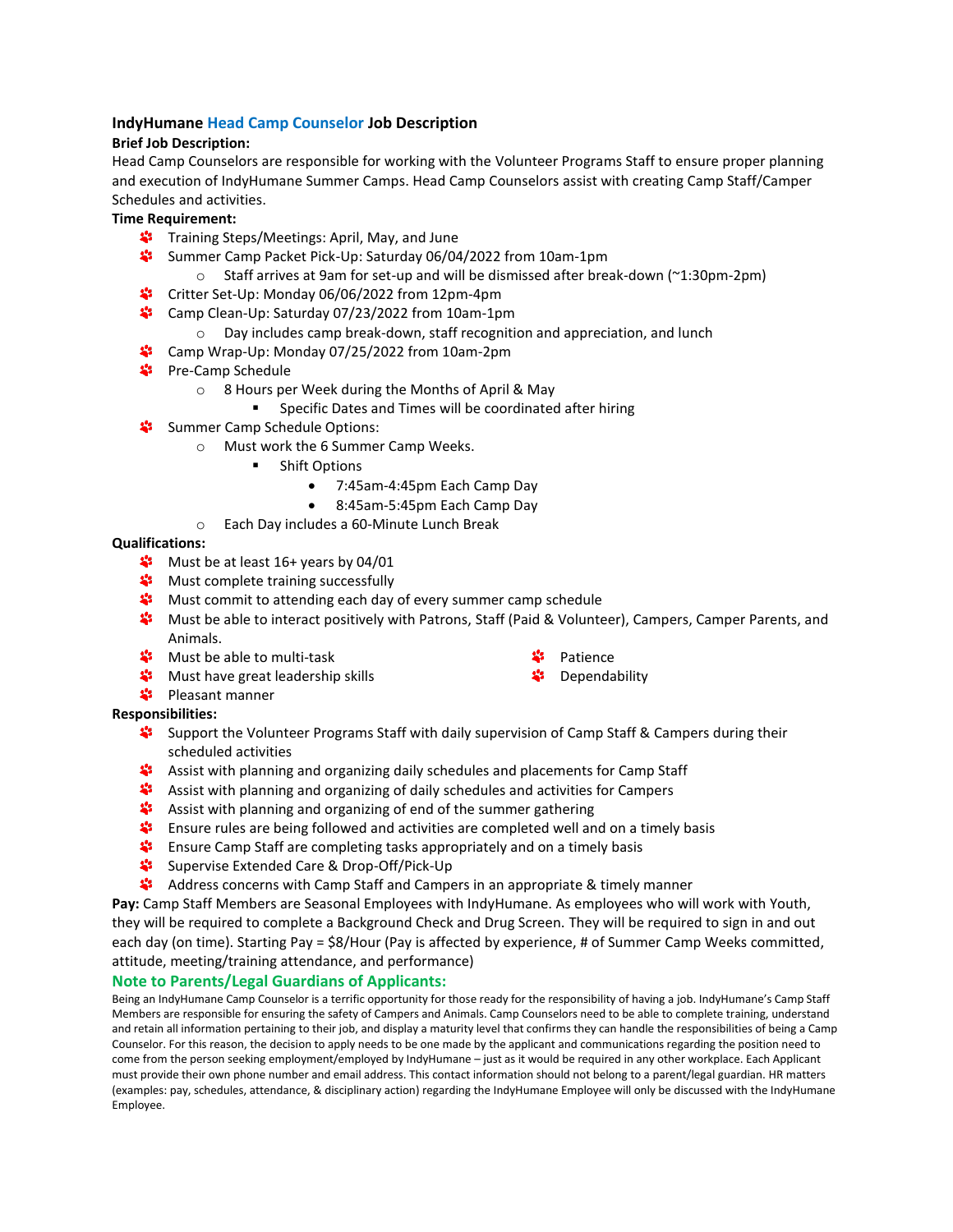#### <span id="page-5-0"></span>**IndyHumane Summer Camp Assistant Job Description**

#### **Brief Job Description:**

The Summer Camp Assistant will aide the Volunteer Programs Staff in the planning of all camp activities. SCAs are the main contact for Parents, Camp Staff, and Camp Visitors. SCAs oversee the creation and execution of Camp Staff and Camper schedules.

## **Time Requirement:**

- **\*** Training Steps/Meetings: March thru June
- Summer Camp Packet Pick-Up: Saturday 06/04/2022 from 10am-1pm
	- $\circ$  Staff arrives at 9am for set-up and will be dismissed after break-down ( $\sim$ 1:30pm-2pm)
- Critter Set-Up: Monday 06/06/2022 from 12pm-4pm
- Camp Clean-Up: Saturday 07/23/2022 from 10am-1pm
	- o Day includes camp break-down, staff recognition and appreciation, and lunch
- \* Camp Wrap-Up: Monday 07/25/2022 from 10am-2pm
- **\*** Pre-Camp Schedule
	- o Specific Dates and Times will be coordinated after hiring and are need-based
- Summer Camp Schedule Options:
	- o Must work each day from 8:30am-5:30pm
	- o Each Day includes a 60-Minute Lunch Break

#### **Qualifications:**

- $\ddot{\bullet}$  Must be at least 18+ years by 04/01
- **\*** Must complete training successfully
- \*\* Must commit to attending each day of every summer camp schedule
- Must be able to interact positively with Patrons, Staff (Paid & Volunteer), Campers, Camper Parents, and Animals.
- **\*** Must be able to multi-task

Patience

- **\*** Must have great leadership skills
- **\*** Pleasant manner

#### **Responsibilities:**

- Support the Volunteer Programs Staff with daily supervision of Camp Staff & Campers during their scheduled activities
- \*\* Create daily schedules and placements for Camp Staff
- Create daily schedules and activities for Campers, including Staff-Led Activities and Camp Visitors
- \*\* Plan and organize the 'end of camp summer' summer gathering
- Ensure rules are being followed and activities are completed well and on a timely basis
- Ensure Camp Staff are completing tasks appropriately and on a timely basis
- Supervise Extended Care & Drop-Off/Pick-Up Dependent on HCC Recruitment
- Assist with creating media snapshots for Campers, Camper Parents, Camp Staff, and IndyHumane Staff
- Address concerns with Camp Staff, Campers, & Parents in an appropriate & timely manner

**Pay:** Camp Staff Members are Seasonal Employees with IndyHumane. As employees who will work with Youth, they will be required to complete a Background Check and Drug Screen. They will be required to sign in and out each day (on time). Starting Pay = \$9.50/Hour (Pay is affected by experience, # of Summer Camp Weeks committed, attitude, meeting/training attendance, and performance)

#### **Note to Parents/Legal Guardians of Applicants:**

Being an IndyHumane Camp Counselor is a terrific opportunity for those ready for the responsibility of having a job. IndyHumane's Camp Staff Members are responsible for ensuring the safety of Campers and Animals. Camp Counselors need to be able to complete training, understand and retain all information pertaining to their job, and display a maturity level that confirms they can handle the responsibilities of being a Camp Counselor. For this reason, the decision to apply needs to be one made by the applicant and communications regarding the position need to come from the person seeking employment/employed by IndyHumane – just as it would be required in any other workplace. Each Applicant must provide their own phone number and email address. This contact information should not belong to a parent/legal guardian. HR matters (examples: pay, schedules, attendance, & disciplinary action) regarding the IndyHumane Employee will only be discussed with the IndyHumane Employee.

Dependability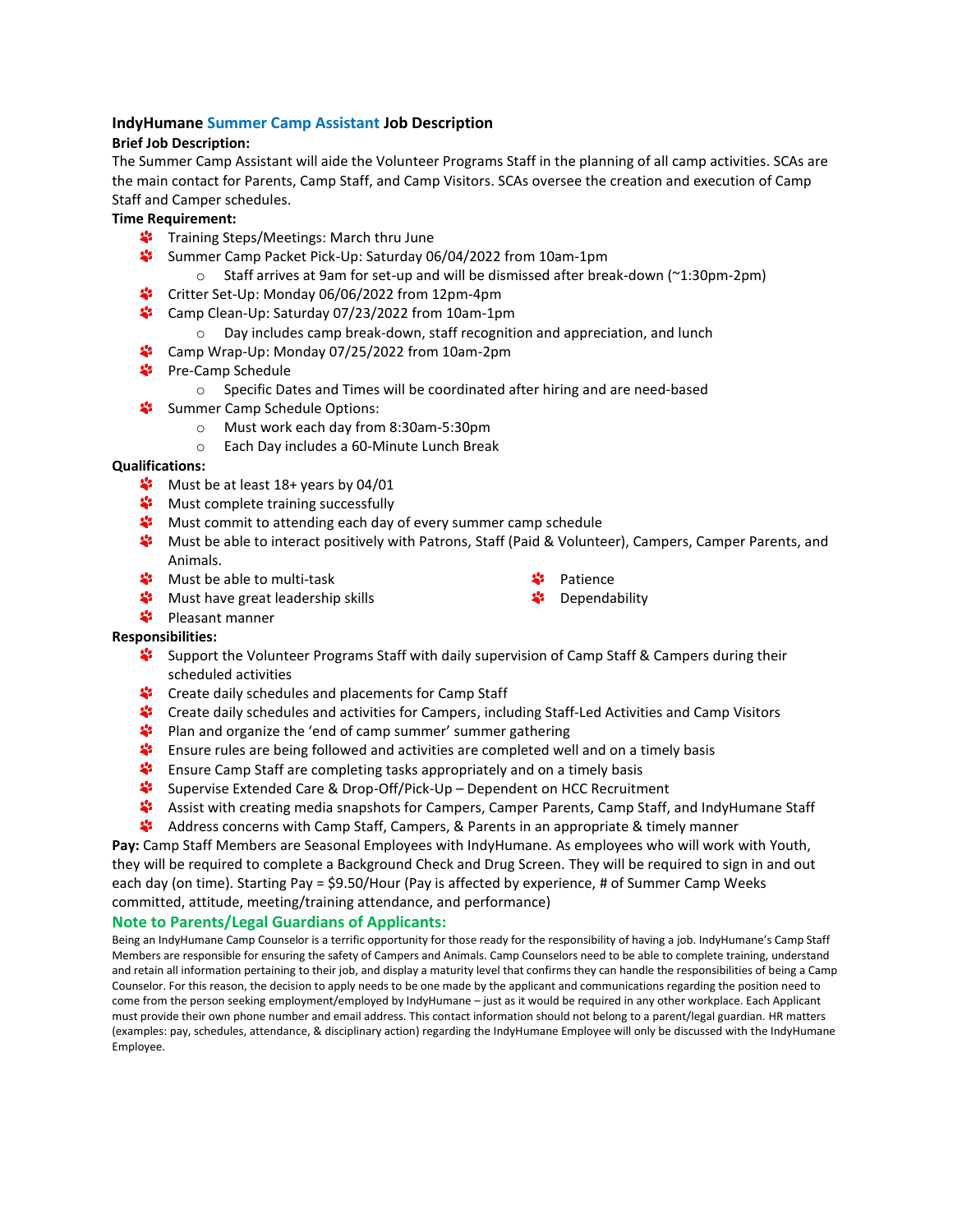## **IndyHumane Media Camp Counselor Job Description**

#### **Brief Job Description:**

Media Camp Counselors are responsible for working with the Volunteer Programs Staff to ensure proper visual documentation of each Summer Camp and to create a photo-based take-home item for the Campers and Camp Staff.

## **Time Requirement:**

- Summer Camp Packet Pick-Up: Saturday 06/04/2022 from 10am-1pm
	- $\circ$  Staff arrives at 9am for set-up and will be dismissed after break-down ( $\sim$ 1:30pm-2pm)
- \*\* Camp Clean-Up: Saturday 07/23/2022 from 10am-1pm
	- o Day includes camp break-down, staff recognition and appreciation, and lunch
- \*\* Camp Wrap-Up: Monday 07/25/2022 from 10am-2pm
- Summer Camp Schedule:
	- o Must be available to work the 6 Summer Camp Sessions
	- o Each Day includes a 30-Minute Lunch Break
	- o Hours each camp day: 9:45am-4:15pm

## **Qualifications:**

- $\frac{4}{3}$  Must be 16+ years of age by 04/01
- **W** Must commit to attending each day of every summer camp schedule
- \*\* Computer literate: familiar with Word, Publisher, Outlook, Power Point, etc.
- Must be able to interact positively with Patrons, Staff (Paid & Volunteer), Campers, Camper Parents, and Animals
- **\*** Must be able to multi-task
- **Waship Share and Shares** Must have great leadership skills
- **\*** Must be creative
- **<sup>₩</sup>** Pleasant manner
- **\*** Patience
- **\*** Dependability

## **Responsibilities:**

- \*\* Document the camp experience through photos and videos.
- S<sup>2</sup> Create a take-home memory for each Camper and Camp Staff Member
- **\*** Ensure Camp Parents have a daily visual for Campers
- **<sup>2</sup>** Attempt to record Campers & Camp Staff equally
- \*\* Provide a weekly camp visual for IndyHumane Staff and Volunteers

**Pay:** Camp Staff Members are Seasonal Employees with IndyHumane. As employees who will work with Youth, they will be required to complete a Background Check and Drug Screen. They will be required to sign in and out each day (on time). Starting Pay = \$7.50/Hour (Pay is affected by experience, # of Summer Camp Weeks committed, attitude, meeting/training attendance, and performance)

#### **Note to Parents/Legal Guardians of Applicants:**

<span id="page-6-0"></span>Being an IndyHumane Camp Counselor is a terrific opportunity for those ready for the responsibility of having a job. IndyHumane's Camp Staff Members are responsible for ensuring the safety of Campers and Animals. Camp Counselors need to be able to complete training, understand and retain all information pertaining to their job, and display a maturity level that confirms they can handle the responsibilities of being a Camp Counselor. For this reason, the decision to apply needs to be one made by the applicant and communications regarding the position need to come from the person seeking employment/employed by IndyHumane – just as it would be required in any other workplace. Each Applicant must provide their own phone number and email address. This contact information should not belong to a parent/legal guardian. HR matters (examples: pay, schedules, attendance, & disciplinary action) regarding the IndyHumane Employee will only be discussed with the IndyHumane Employee.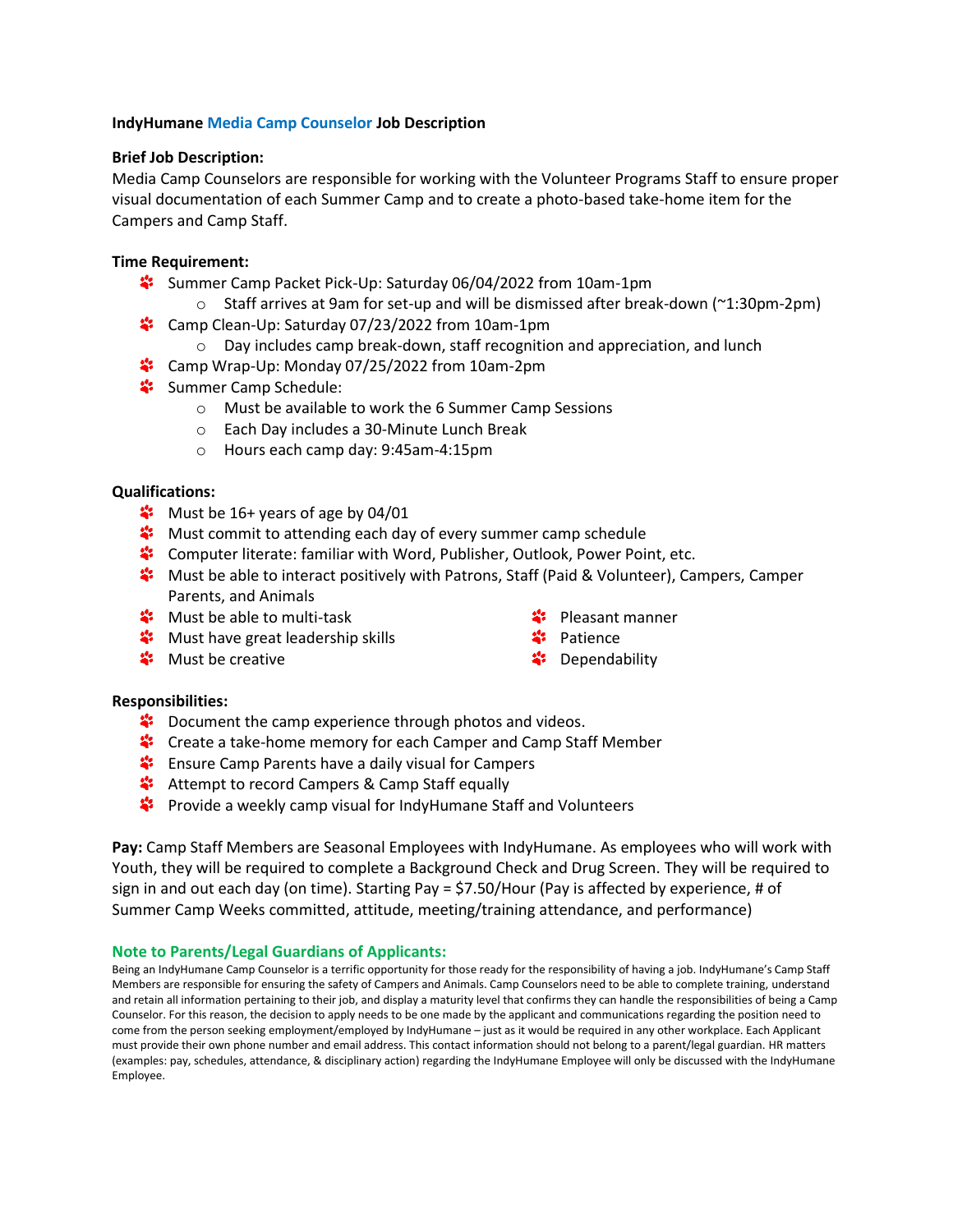# **IndyHumane Summer Critter Care Camp Counselor Job Description**

## **Brief Job Description:**

Critter Care Camp Counselors are responsible for caring for the Camp Critters that IndyHumane fosters each summer and assisting with Camper-Critter interactions. Types of Critters typically fostered: Rats, Chinchillas, Ferrets, Guinea Pigs, and Rabbits.

## **Time Requirement:**

- **\*** Training Steps/Meetings: Held in May and June
- Critter Set-Up: Monday 06/06/2022 from 12pm-4pm
- **\*** Camp Clean-Up: Saturday 07/23/2022 from 10am-1pm
	- $\circ$  Day includes camp break-down, staff recognition and appreciation, and lunch
- Summer Camp Schedule Options: Schedules start 06/06/22 and end 07/23/2022
	- o Schedule Options:
		- Sunday thru Thursday from 9am-11am
		- Tuesday thru Saturday from 9am-11am

## **Qualifications:**

- **W** Must be at least 14+ years of age by 04/01
- **\*** Must complete training successfully
- **\*** Must commit to attending each day of every summer camp schedule
- Must be able to interact positively with Patrons, Staff (Paid & Volunteer), Campers, Camper Parents, and Animals.
- **W** Must be able to work without being micro-managed
- **W** Must be able to multi-task
- **<sup>2</sup>** Pleasant manner
- Patience
- \*\* Dependability

## **Responsibilities:**

- **\*** Daily Critter Inventory Report Completion
- **\*** Feed & Water Critters Provide Treats, Fruits, and Vegetables Daily
- **S** Daily Quality Time with Critters
- \*\* Daily Care & spot Cleaning of Habitats & Area surrounding Habitats
- **Weekly Deep Cleaning of Habitats**

## **Pay:**

Camp Staff Members are Seasonal Employees with IndyHumane. As employees who will work with Youth, they will be required to complete a Background Check and a Drug Screen. They will be required to sign in and out each day (on time). Starting Pay = \$7.50/Hour (Pay is affected by experience, # of Summer Camp Weeks committed, attitude, meeting/training attendance, and performance)

## **Note to Parents/Legal Guardians of Applicants:**

<span id="page-7-0"></span>Being an IndyHumane Camp Counselor is a terrific opportunity for those ready for the responsibility of having a job. IndyHumane's Camp Staff Members are responsible for ensuring the safety of Campers and Animals. Camp Counselors need to be able to complete training, understand and retain all information pertaining to their job, and display a maturity level that confirms they can handle the responsibilities of being a Camp Counselor. For this reason, the decision to apply needs to be one made by the applicant and communications regarding the position need to come from the person seeking employment/employed by IndyHumane – just as it would be required in any other workplace. Each Applicant must provide their own phone number and email address. This contact information should not belong to a parent/legal guardian. HR matters (examples: pay, schedules, attendance, & disciplinary action) regarding the IndyHumane Employee will only be discussed with the IndyHumane Employee.